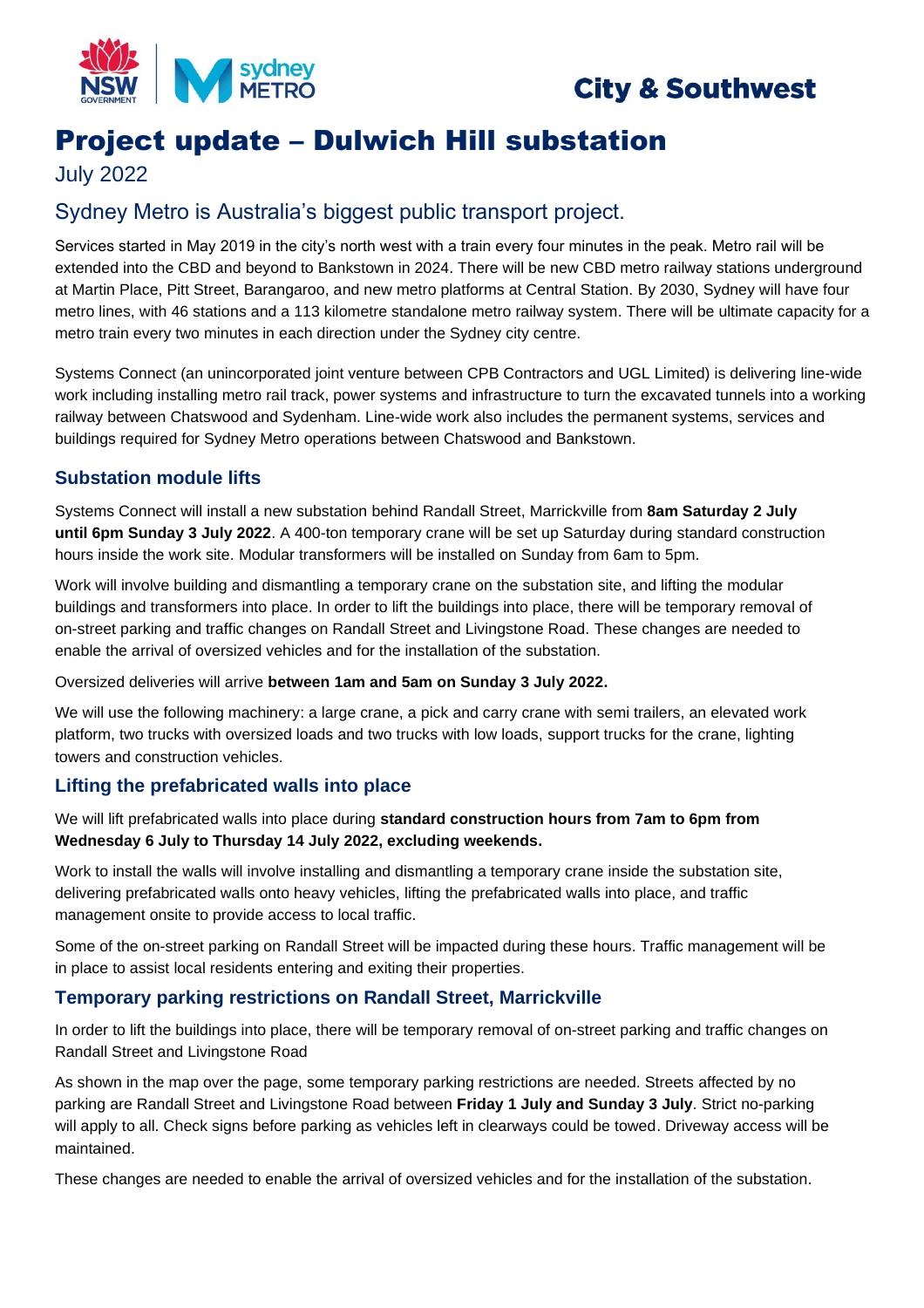| <b>Substation lift at Dulwich Hill substation</b><br>8am Saturday 2 July to 6pm Sunday 3 July 2022 (out of hours)                                   |                                                                                                                                                                                                                                                                                                                                                                                                                                                                                                                                                                                       |
|-----------------------------------------------------------------------------------------------------------------------------------------------------|---------------------------------------------------------------------------------------------------------------------------------------------------------------------------------------------------------------------------------------------------------------------------------------------------------------------------------------------------------------------------------------------------------------------------------------------------------------------------------------------------------------------------------------------------------------------------------------|
| Location                                                                                                                                            | <b>Detail</b>                                                                                                                                                                                                                                                                                                                                                                                                                                                                                                                                                                         |
| <b>Randall Street</b>                                                                                                                               | Work activities will include but are not limited to:<br>Establishing temporary traffic management during work and returning to normal traffic<br>arrangements.<br>Setting up safe working areas with barriers and fencing around the sites.<br>Establishment and demobilisation of a large cranes within the work area.<br>$\bullet$<br>Lifting two modular buildings from the back of low loader trucks into final position.<br>$\bullet$<br>Maintenance and other related tasks to facilitate the work.<br>Demobilising a large crane and returning traffic arrangements to normal. |
| Prefabricated wall lift at Dulwich Hill substation<br>Between 7am and 6pm from Wednesday 6 July to Friday 8 July 2022 (standard construction hours) |                                                                                                                                                                                                                                                                                                                                                                                                                                                                                                                                                                                       |
| Location                                                                                                                                            | <b>Detail</b>                                                                                                                                                                                                                                                                                                                                                                                                                                                                                                                                                                         |
| <b>Randall Street</b>                                                                                                                               | Work activities will include but are not limited to:<br>Establishing temporary traffic management during work, including removal of on-street<br>parking on Randall Street.<br>Setting up safe working areas with barriers, fencing and an exclusion zone around the<br>site.<br>Establishment of a large crane within the work area.<br>Lifting prefabricated concrete wall panels from the back of low loader trucks into final<br>$\bullet$<br>position on Dulwich Hill substation.<br>Demobilising a large crane and returning traffic arrangements to normal.                    |

#### **What to expect**

Large machinery will be used throughout this time, including cranes, an elevated work platform, four oversized trucks, support trucks for the crane, lighting towers, and construction vehicles.

Some work may be noisy, every step will be taken to minimise noise such as switching off equipment when not in use, using noise barriers wherever possible, and non-tonal reversing beepers. Where lights are required, they will be directed away from residences.

#### **We would like to talk to you**

As work progresses, we will consult with local residents and businesses regarding individual impacts. If you live on Randall Street or Livingstone Road and would like to know more about these works, please contact the project team at [linewidemetro@transport.nsw.gov.au.](mailto:linewidemetro@transport.nsw.gov.au)

**1800 171 386** Community information line open 24 hours

**linewidemetro@transport.nsw.gov.au**

Sydney Metro City & Southwest, PO Box K659, Haymarket NSW 1240

If you need an interpreter, contact TIS National on **131 450** and ask them to call **1800 171 386**